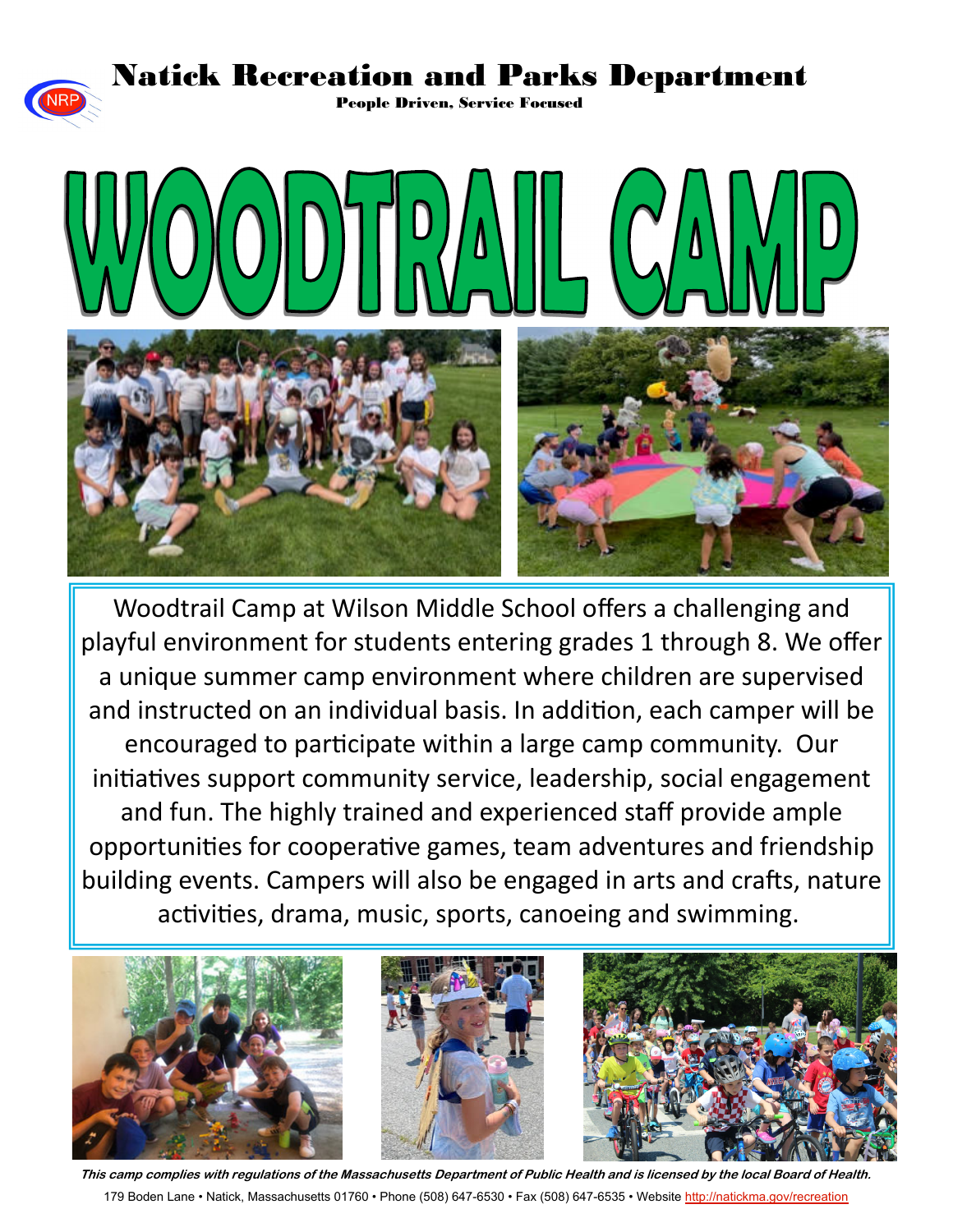#### 2022 CAMP FEES & DATES

| <b>Session 1</b>                     | <b>Session 2</b>       | Session 3          |
|--------------------------------------|------------------------|--------------------|
| July 5-July 15*                      | <b>July 18-July 29</b> | Aug $1 -$ Aug $12$ |
| $\vert$ \$530*(9 days)               | \$585                  | \$585              |
| <b>Early Risers</b><br>7:30am—8:30am | \$15 per day           | \$125 per session  |
| <b>Extended Day</b>                  | \$30 per day           | \$250 per session  |

*Early Risers will take place at BenneƩ–Hemmingway School and students will be escorted over to Wilson by camp staff prior to camp starting.* 



*ParƟcipants are grouped by grade entering in the Fall of 2022. Each session parƟcipants will enjoy a variety of activities onsite, swimming at Memorial Beach on Dug Pond once* **or twice a session (weather dependent) and one larger offsite fieldtrip. Additional small***er fieldtrip opportuniƟes may become available over the summer.*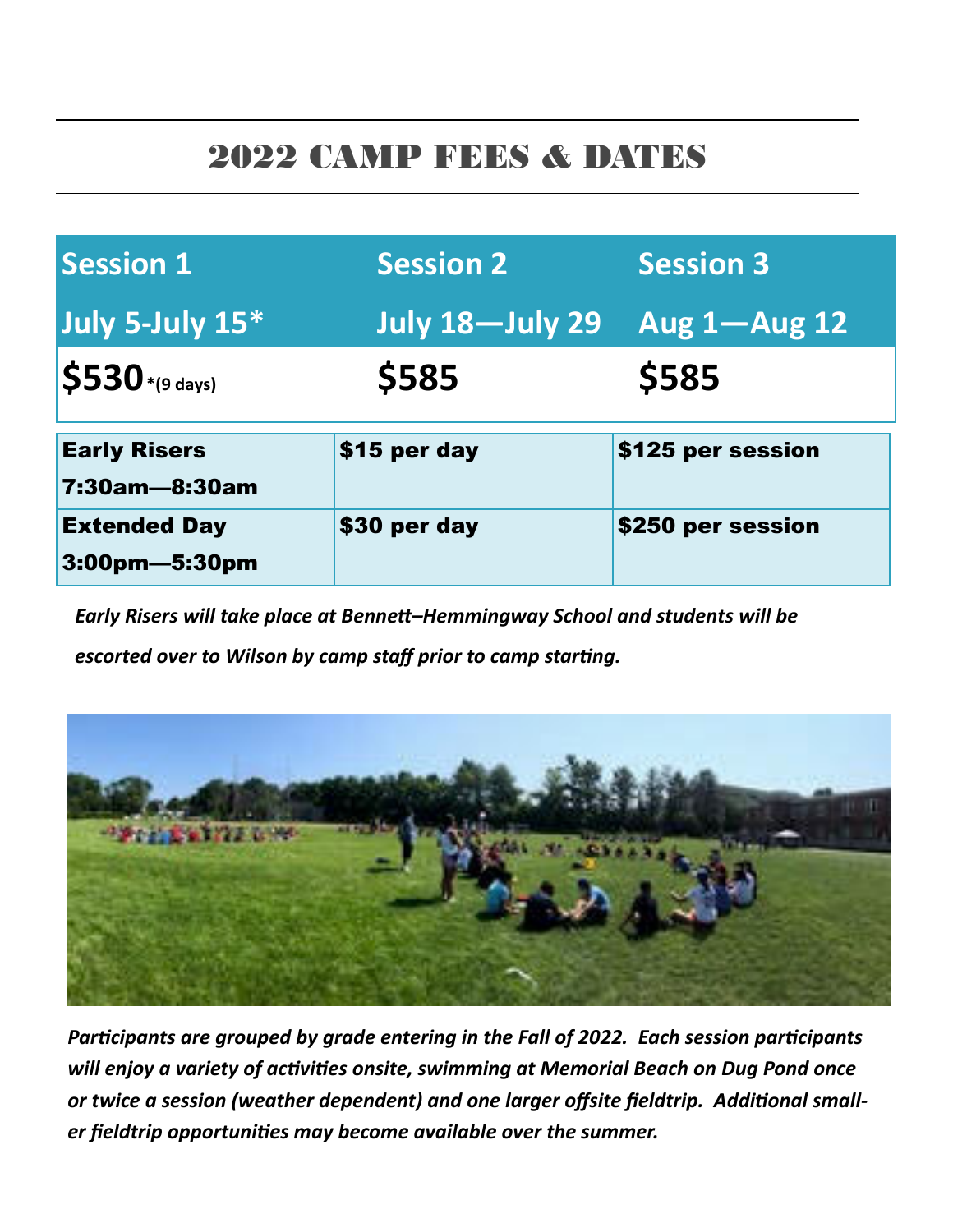# Registration opens 3/15/22 at 12:00pm ONLINE!

#### **How to Register!**

Registration for Camp Woodtrail is ONLINE. Please log-in to your Community Pass account through the Recreation & Parks website at https://register.capturepoint.com/Natick or a link can be found at *www.natickma.gov/recreation* . After registration is complete and payment is made, you will receive an email from JOTFORM within a week. You will need to use the link and complete your registration by filling out the health profile and uploading your proof of Physical and Immunization Record. Participants who do not complete their profile and upload all documents by June 1st will be subject to a \$20 fee. Registrations after May 15 will have up to 2 weeks or the start of camp (which ever comes first) to finalize their camper health forms or a \$20 fee will be assessed. All Participants must have JOTFORM completed finalized before they can attend the program per Massachusetts Law.

- ◆ Financial Aid MUST be requested prior to registration to qualify for discounts. Contact the Natick Service Council to apply at 508‐655‐1791
- Assistance in uploading documents or completing your JOTFORM camper health profile is available at the Cole Center. For other assistance with JOTFORM visit: https://www.jotform.com/help/
- A list of required Immunizations can be found at *www.natickma.gov/recreation*
- Registration can not be completed over the phone.

#### **What to Bring!**

- Bag or Backpack
- Lunch that doesn't need to be refrigerated
- A snack
- Water bottle
- Sneakers
- On beach / swim days bring suit and towel and flip flops. Please wear sneakers to site to start.
- Please apply sunscreen before arriving at site. We have a hands off policy with our staff that limits the ability to apply sunscreen

Please leave all cell phones and other electronic devices at home. If you need to bring a cell phone to site, please leave it in your bag. We are not responsible for any lost/stolen items brought to site.



**Woodtrail is a wellestablished co-ed day camp that is grounded by its rich history, traditions, successes and kinship. We believe strongly in the positive values and formative experiences to be gained from our camp, where participation based recreational opportunities are offered each day.**